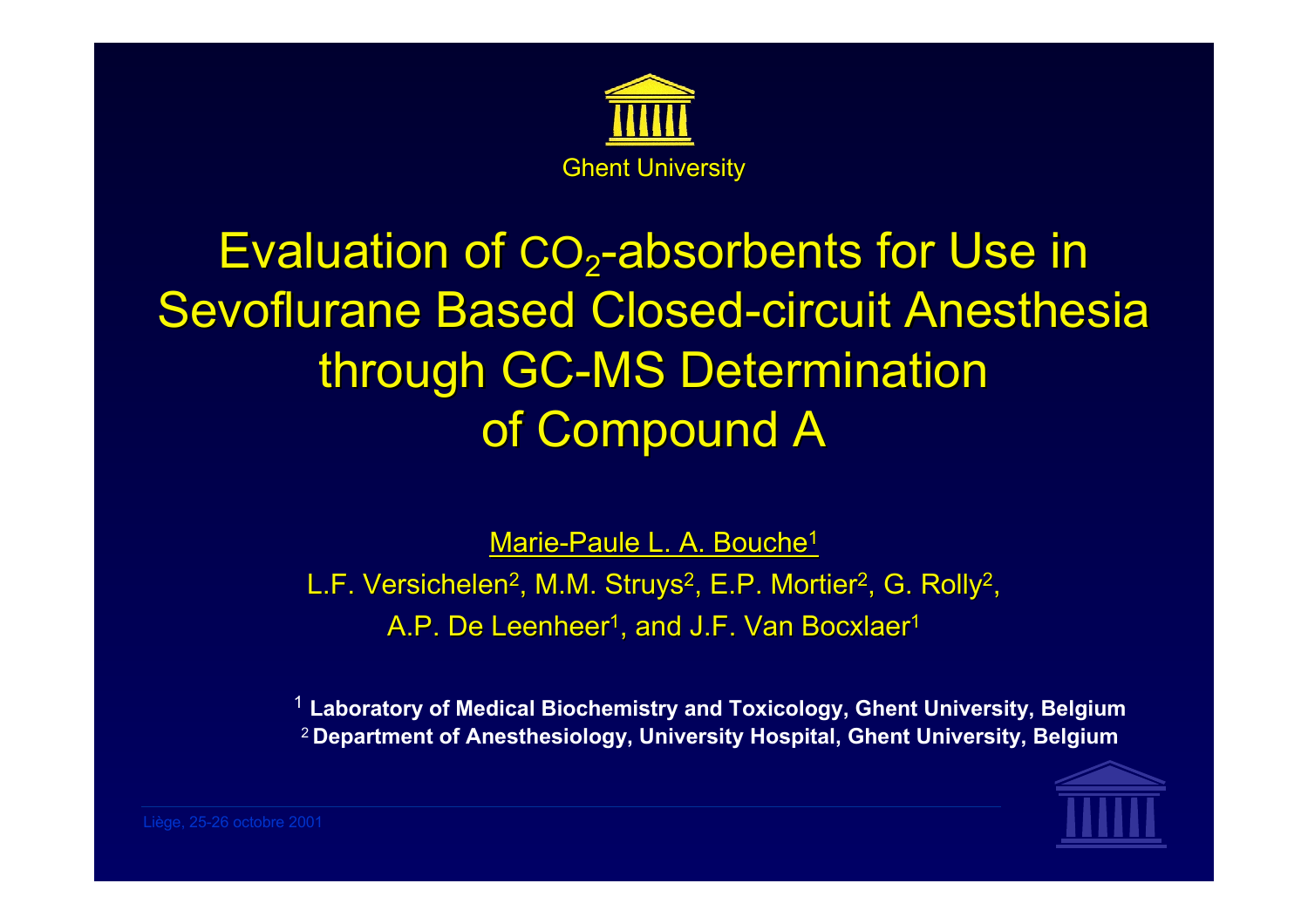

- a. **Introduction**
- $\blacksquare$ Aim
- $\blacksquare$ Development of the analytical procedure
- ä, . Method validation
- $\blacksquare$ Application in clinical trial
- $\blacksquare$ . Conclusions

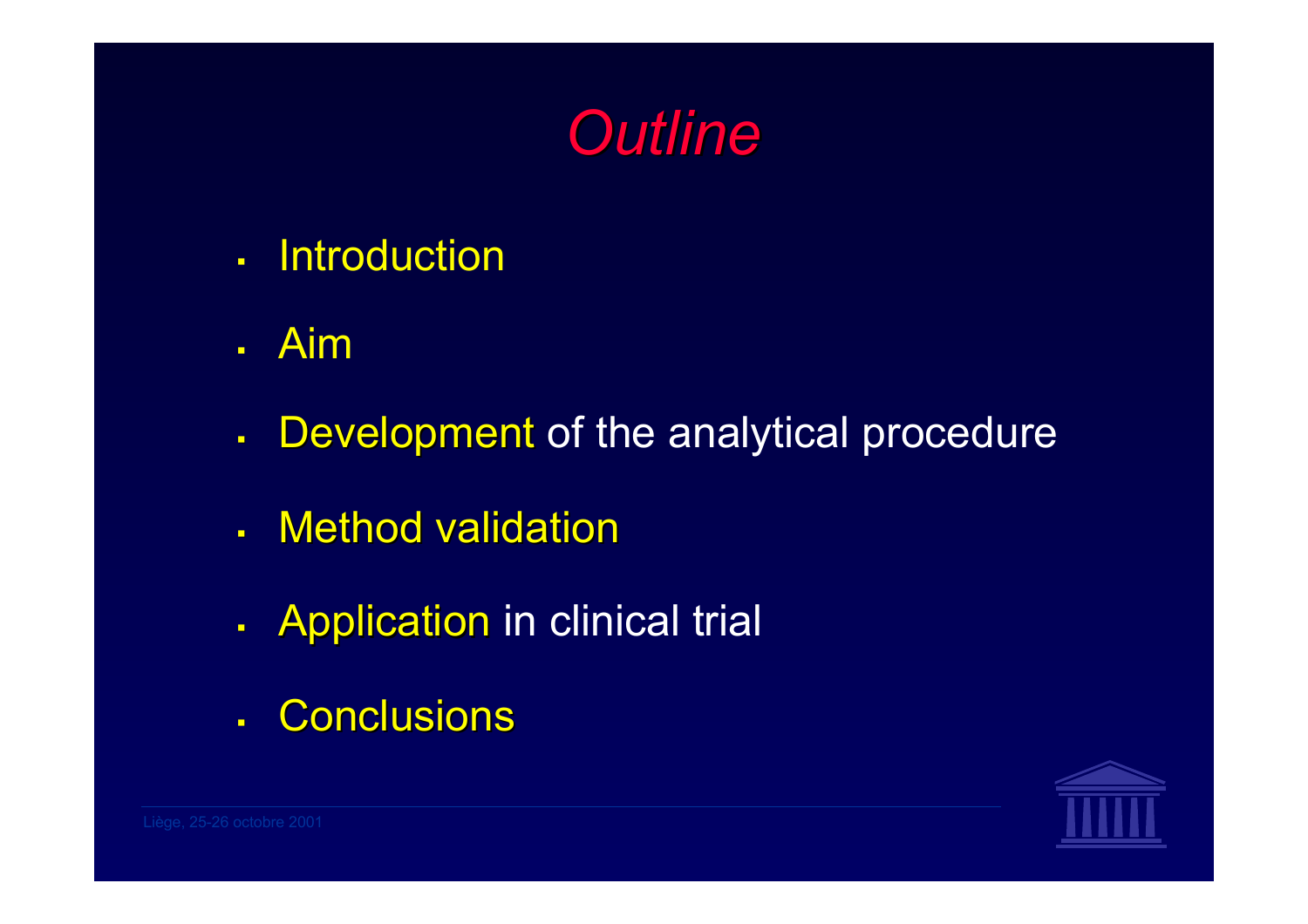## *Introduction Introduction*

### $\blacksquare$ **Sevoflurane: widespread use as inhalational** anesthetic

- $\blacktriangleright$ Volatile, non-flammable, non-explosive
- ¾Pleasant smell
- ¾Low blood and tissue solubility



#### ¾Ideal anesthetic ?



O

F

 $F_3$ 

 $F_3C$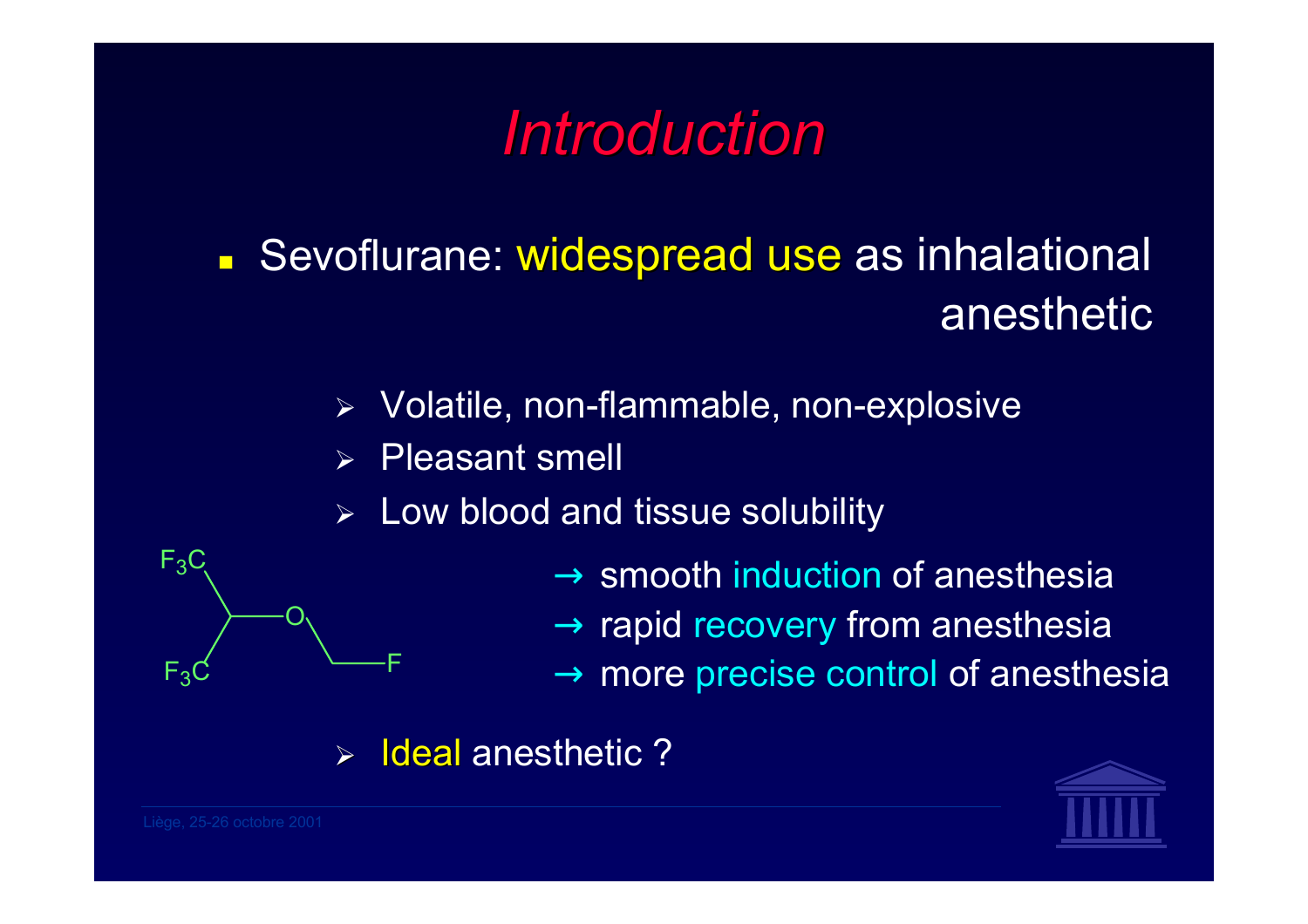

 $\triangleright$  Metabolization in-vivo (2-5%)

 $\rightarrow$  HFIP

 $\rightarrow$  Inorganic F  $\,$  nephrotoxic

 $\triangleright$  Interaction and degradation by  $\langle CO_2$ -absorbents

Used in low-flow and closedcircuit anesthesia to sequester CO $_{\rm 2}$  exhaled by the patient

e.g. sodalime, Baralyme

 $\Rightarrow$  Formation of potentially toxic by-products

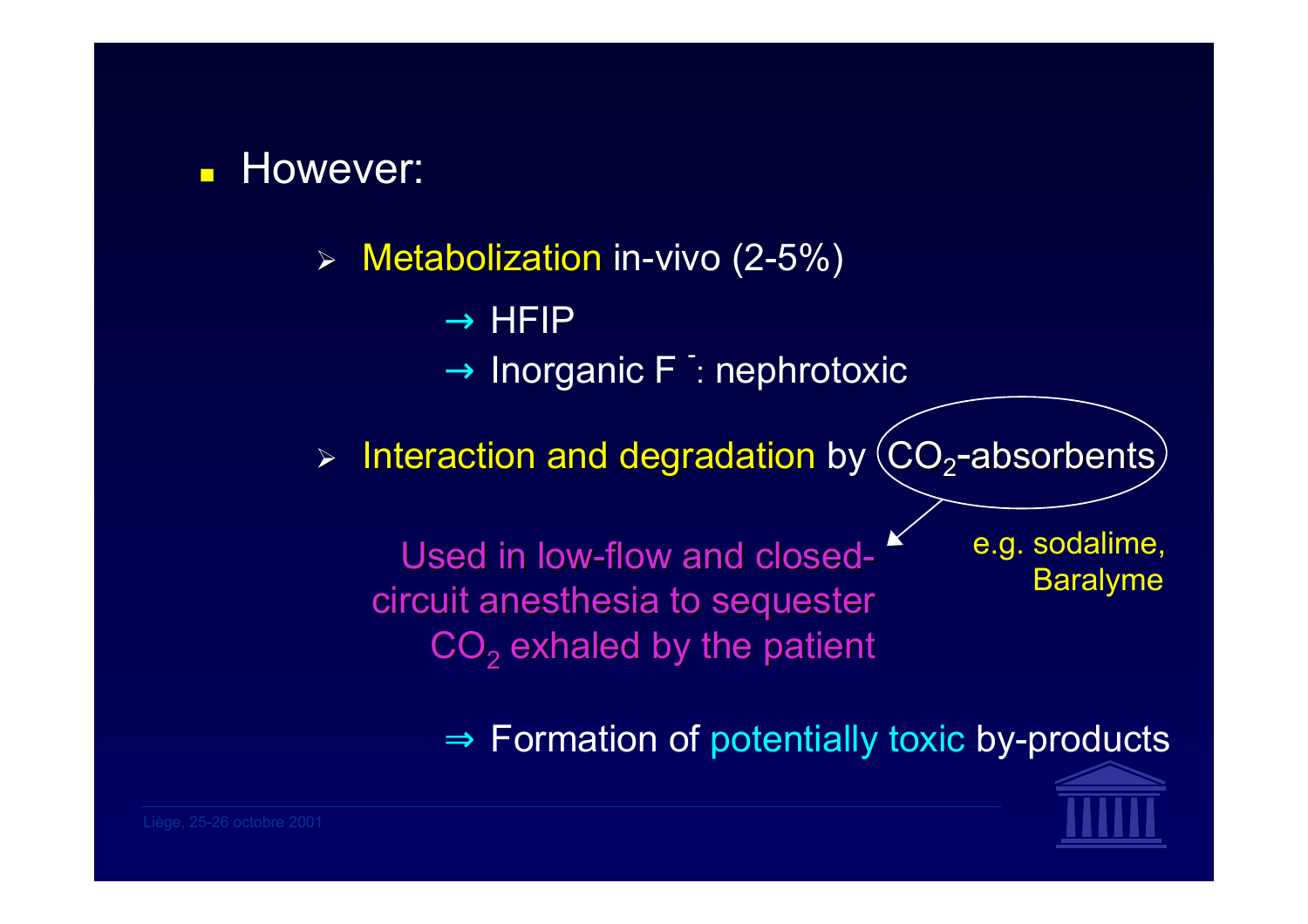

 $\triangleright$  Known nephrotoxic in rats

- $\blacksquare$  $LC_{50}$ : 120-1100 ppm
- $\blacksquare$ Threshold for nephrotoxicity: 50-114 ppm

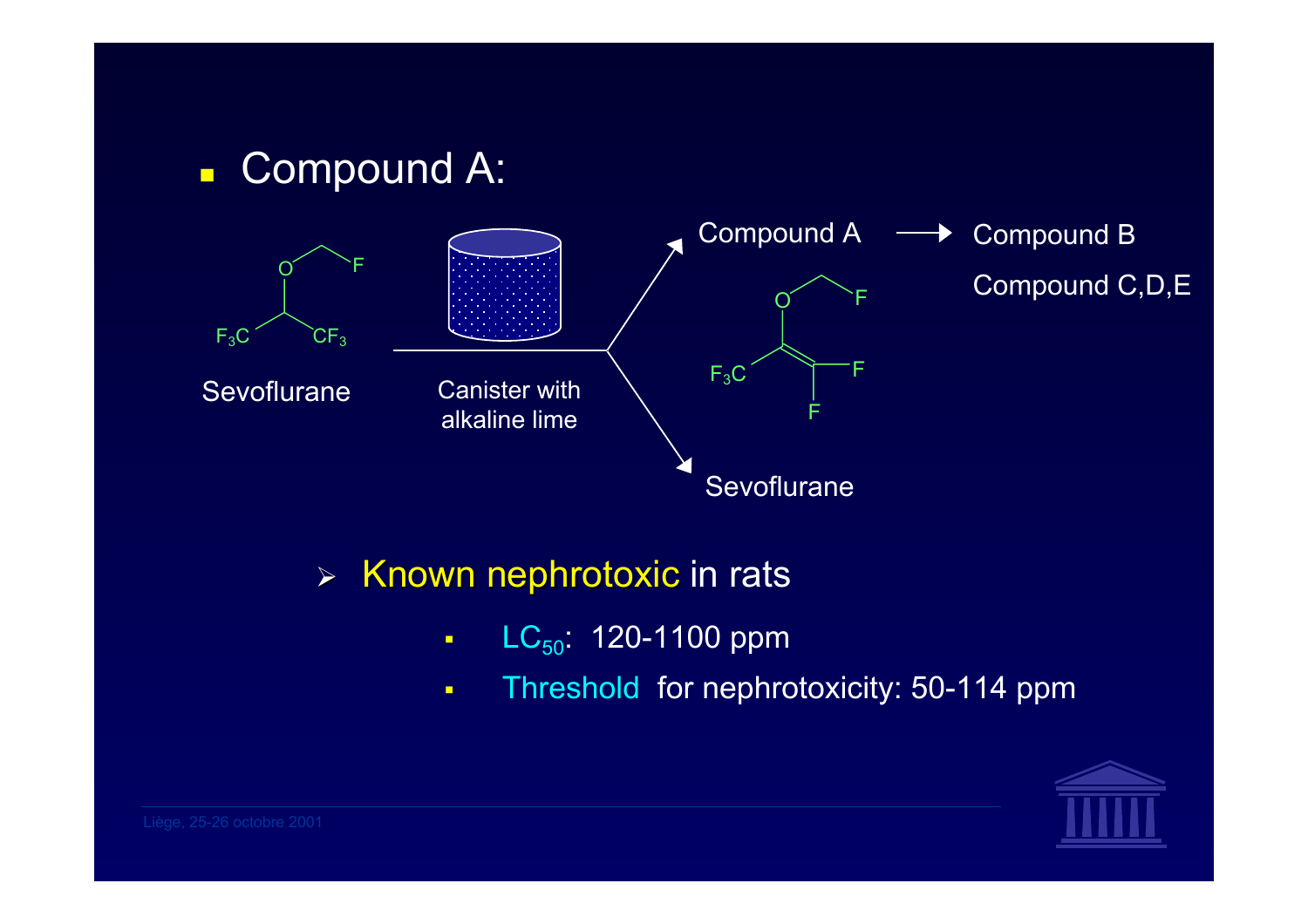### > Parameters affecting compound A production

- $\mathbf{r}$ Sevoflurane concentration
- $\blacksquare$ Chemical composition of absorbent
- $\blacksquare$ Fresh gas flow rate
- Temperature  $\rightarrow$  CO<sub>2</sub> production
- Г **Duration of anesthesia**
- Water content
- $\triangleright$  FDA restriction: fresh gas flows < 2 L/min
- ¾Reports in the literature:
	- П 20-30 ppm
	- $\blacksquare$ compound A controversy
		- $\Rightarrow$  Is sevoflurane administration safe ?

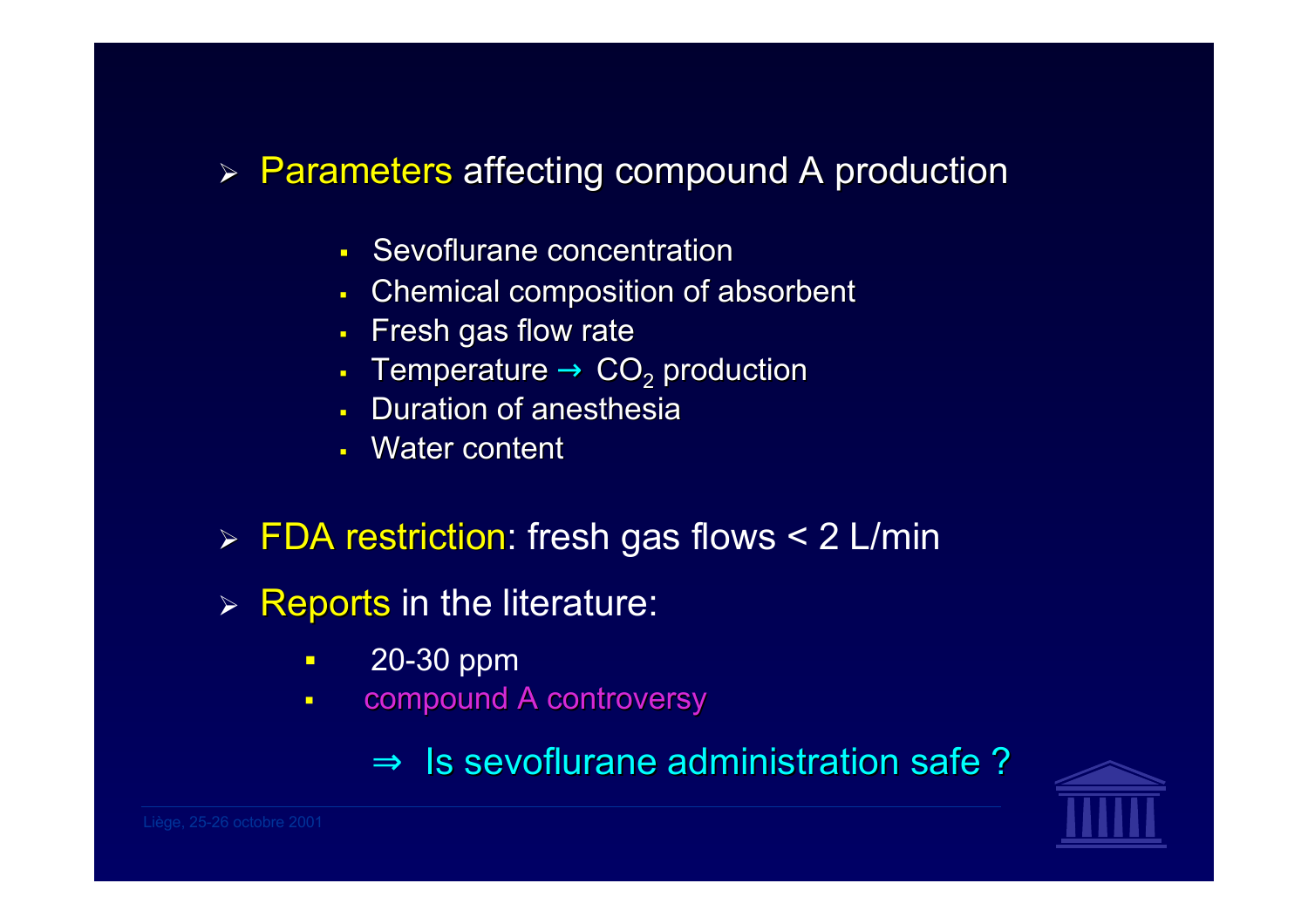

1. To assess "safe" sevoflurane administration in present day low-flow and closed-circuit anesthesia

2. Development of an analytical assay for quantitative determination of trace levels of compound A in vapour phase samples

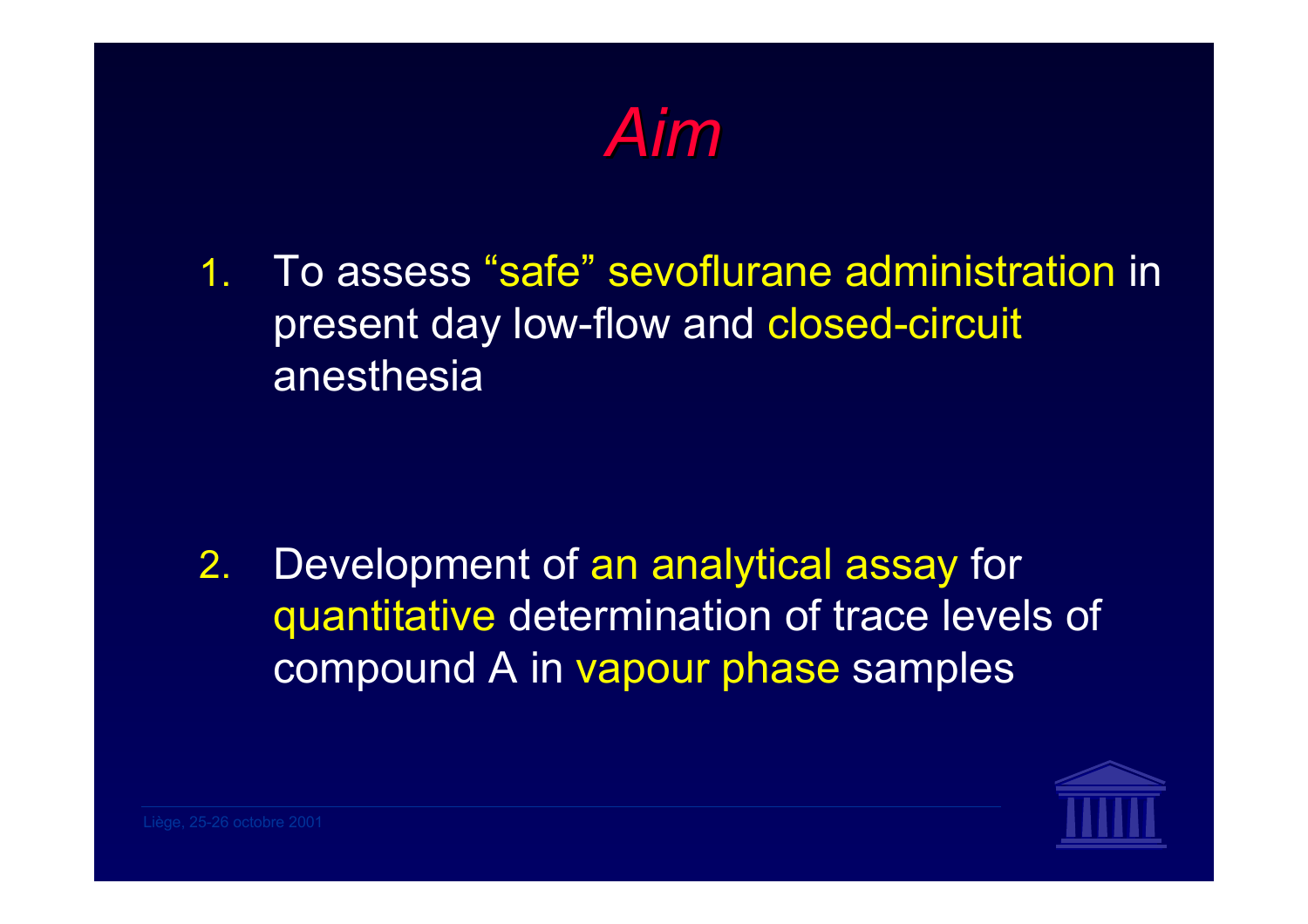

- $\Box$ Requirements for the assay
	- ¾ Very limited sample volume (1-2 mL)
	- ¾Automation
	- $\blacktriangleright$  Complete resolution between compound A and sevoflurane
	- ¾ Sensitivity
	- $\blacktriangleright$ Easy-to-perform calibration procedure

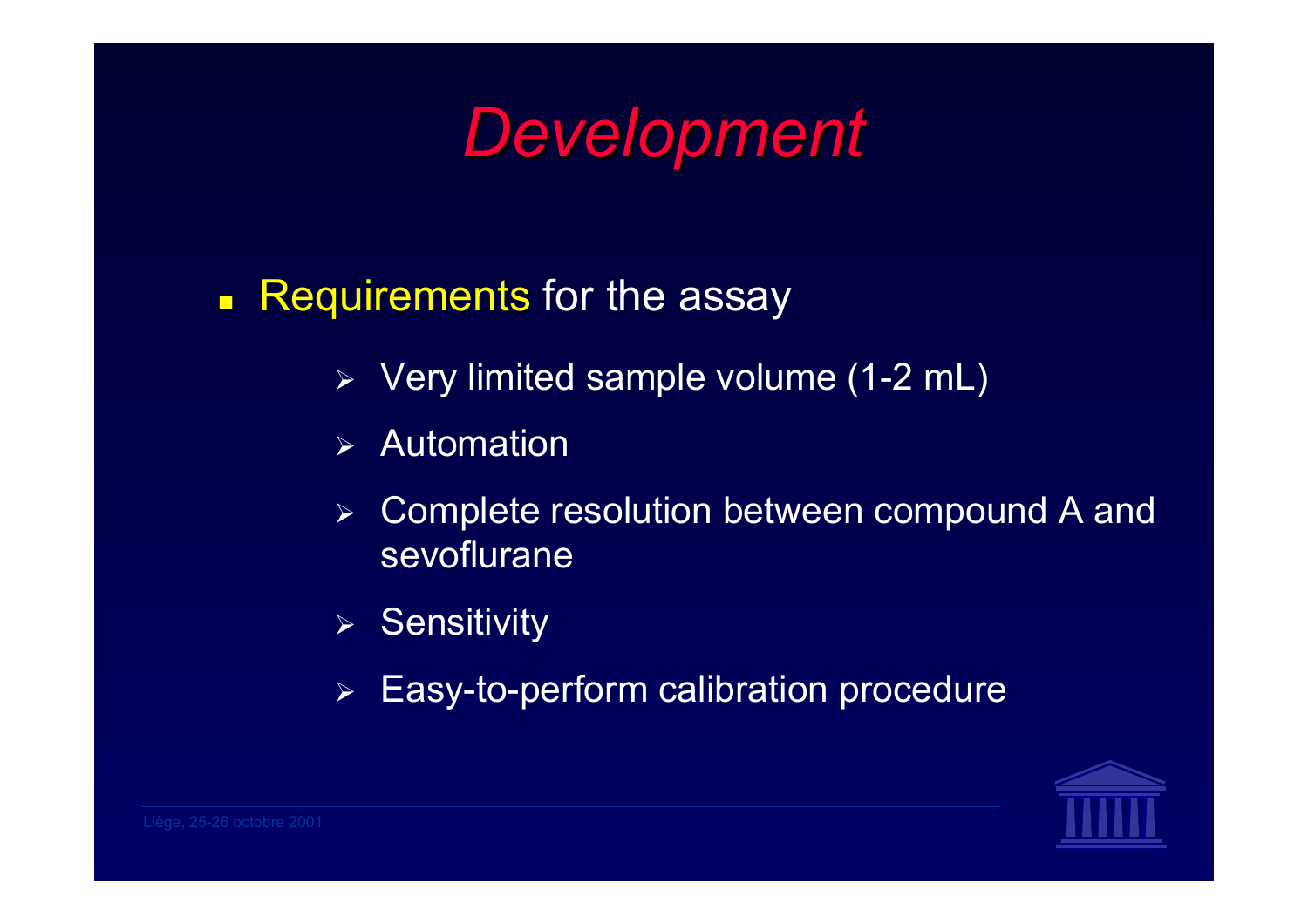

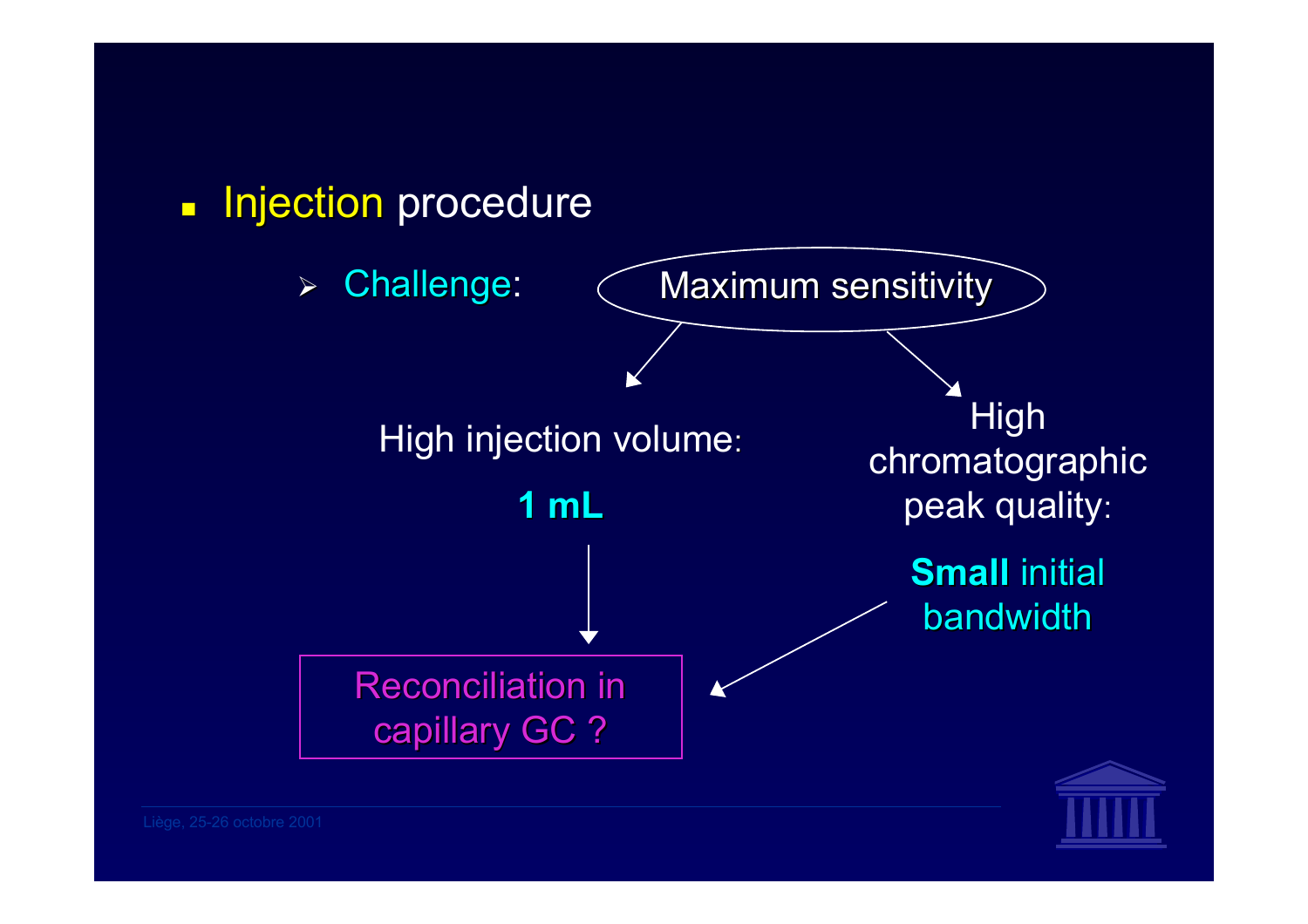#### $\Box$ Injection procedure

- ¾Based upon automated headspace sampling
- $\rhd$  PTV (Gerstel CIS-4)
- $\triangleright$  Cryogenic condensation in the injector liner followed by flash desorption (250  $^{\circ}$ C)
	- П - Liquid N $_{2}$ , -80 °C
	- $\blacksquare$ Tenax TA

 $\Rightarrow$  Simple, robust and automated injection approach

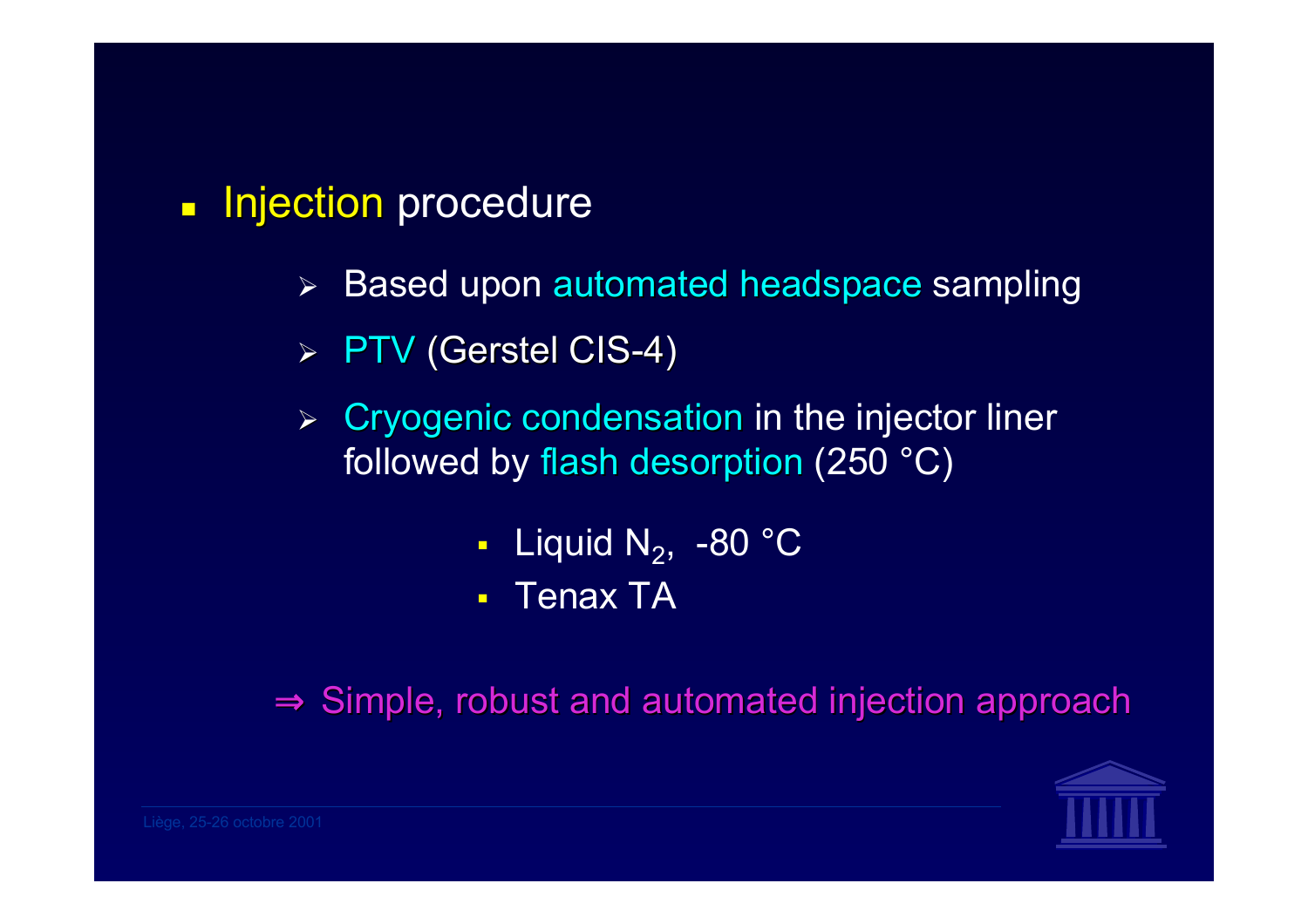- $\Box$ Chromatographic separation
	- $\blacktriangleright$ Adequate retention and separation

 $\Rightarrow$  Custom made CP-Select 624 Isothermal: 38 °C

- $\blacksquare$ Mass spectrometric detection
	- ¾ Full-scan mode: 40 300 amu
	- $\blacktriangleright$ Identification based on  $T_R$  + Mass spectrum
	- ¾ Quantification based on reconstructed mass fragmentograms (compound A, *m/z* 128)

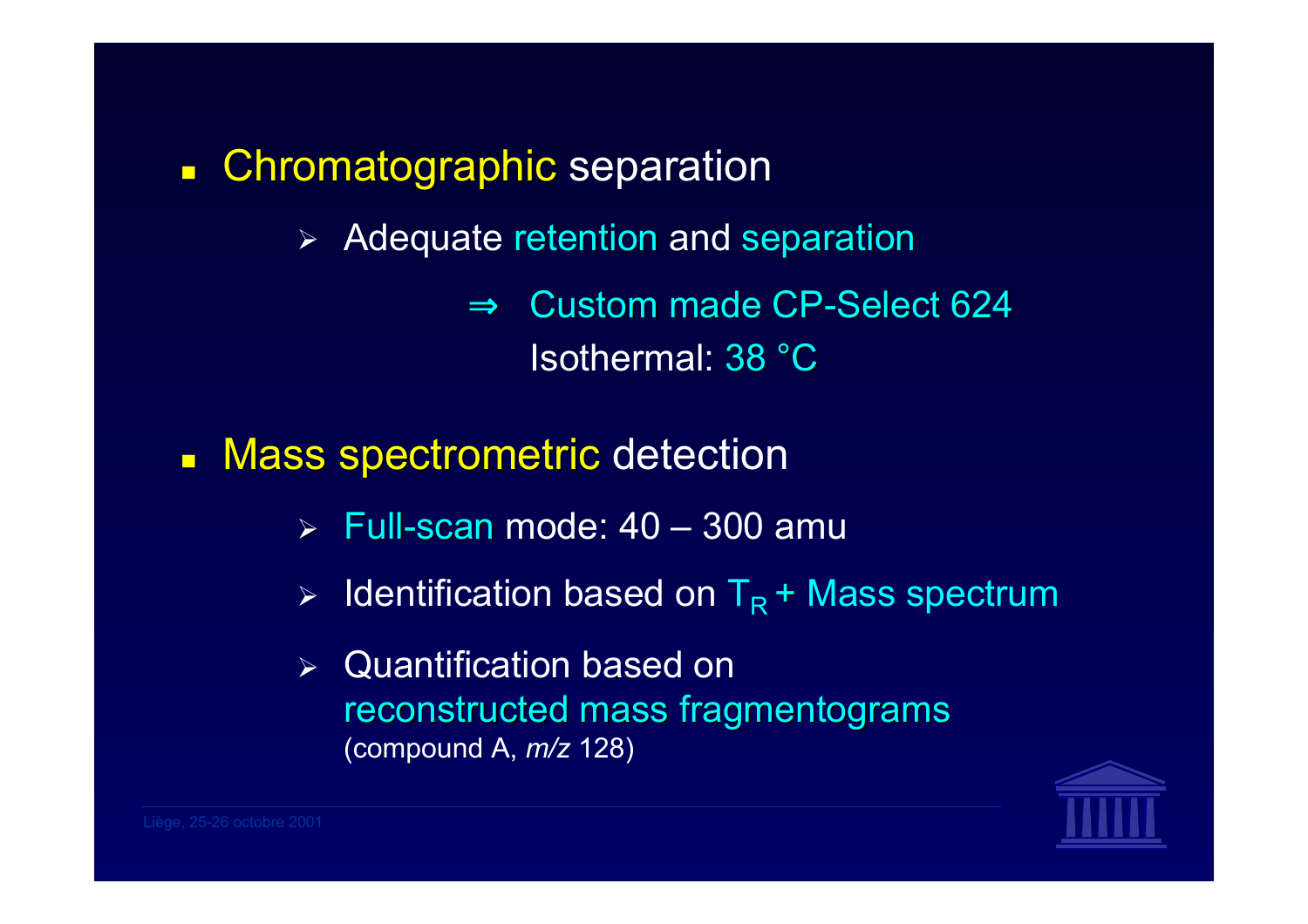#### $\blacksquare$ Internal standard

- $\triangleright$  To enhance the precision
- $\blacktriangleright$  Choice: **Physicochemical properties** 
	- $\blacksquare$ Halogenated  $\rightarrow$  xenobiotic
	- П **Good retention profile**
	- Typical mass spectrum
- $> 1,1,1$ -trifluoro-2-iodoethane
- $\blacktriangleright$ Addition: 0.5 µL injected into every vial

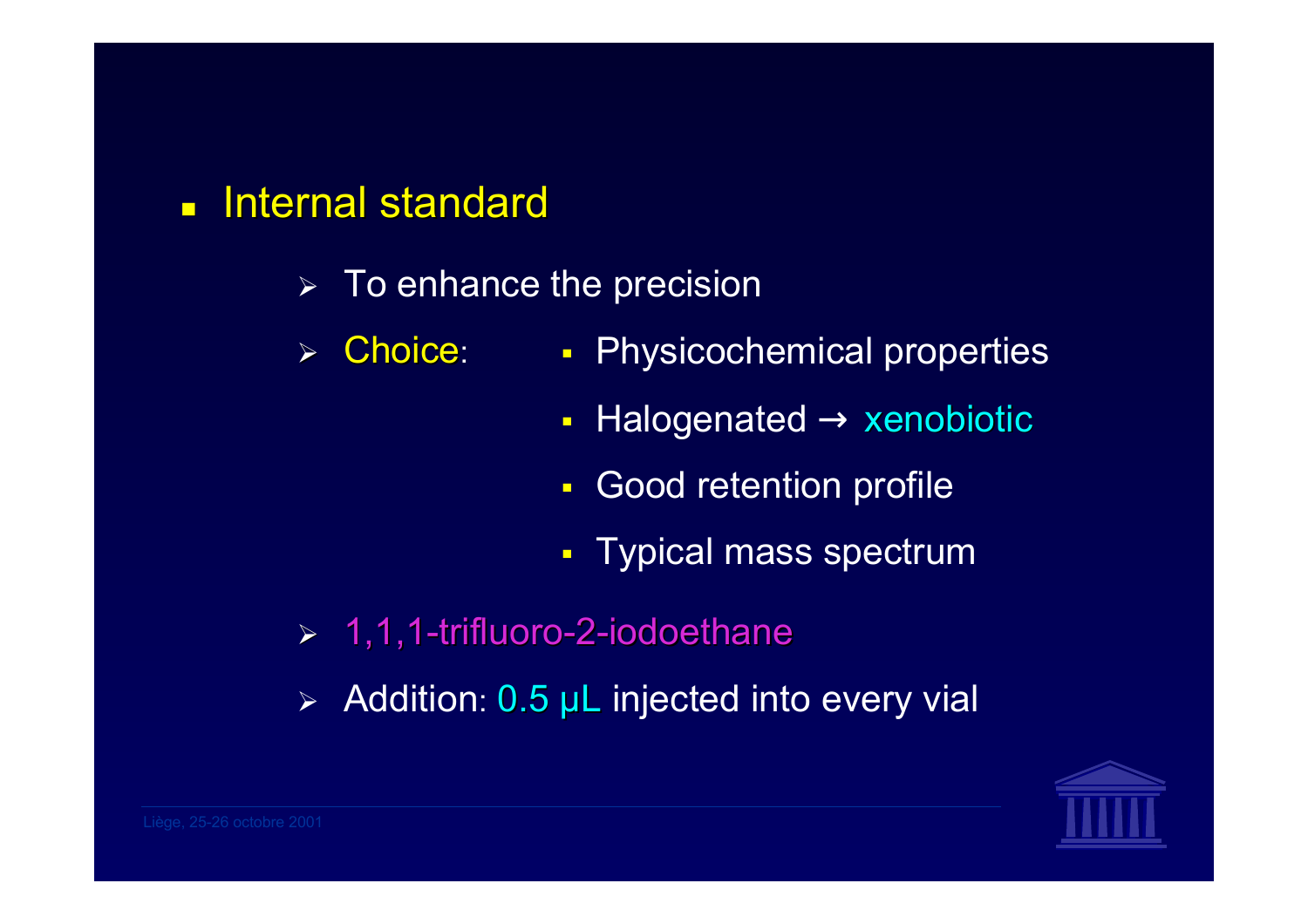

Peak identification:

- 1. Compound A
- 2. Sevoflurane
- 3. Internal standard

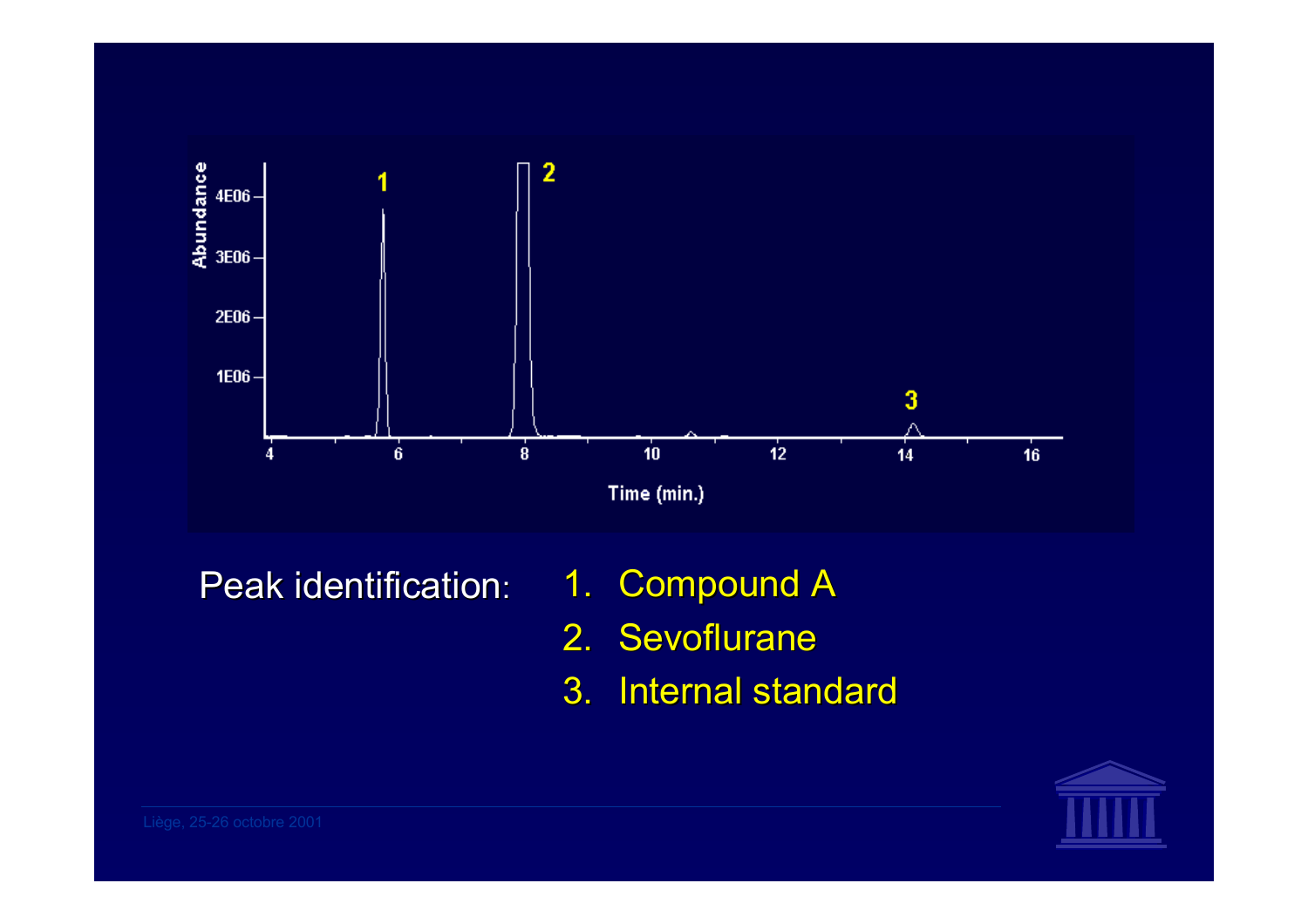#### $\Box$ **Calibration procedure**

- $\blacktriangleright$ Easy-to-perform: static method
- $\blacktriangleright$ No dedicated gas instrumentation
- $\geq 7$  calibrators + zero-calibrator
- $\blacktriangleright$ Range: 0 - 75 ppm or µL/L compound A
- $\blacktriangleright$ Departing from liquid solutions of compound A and sevoflurane in EtAc

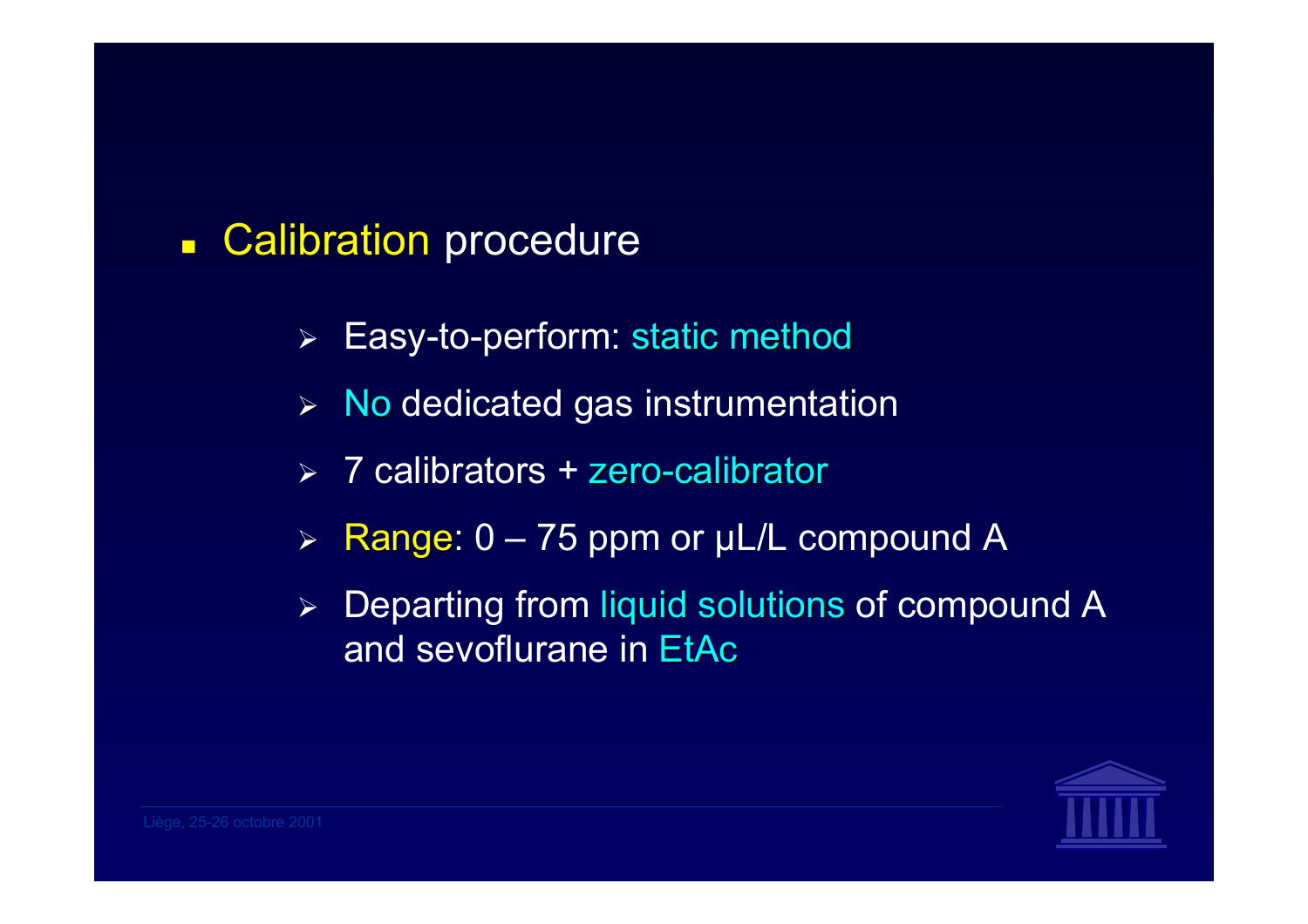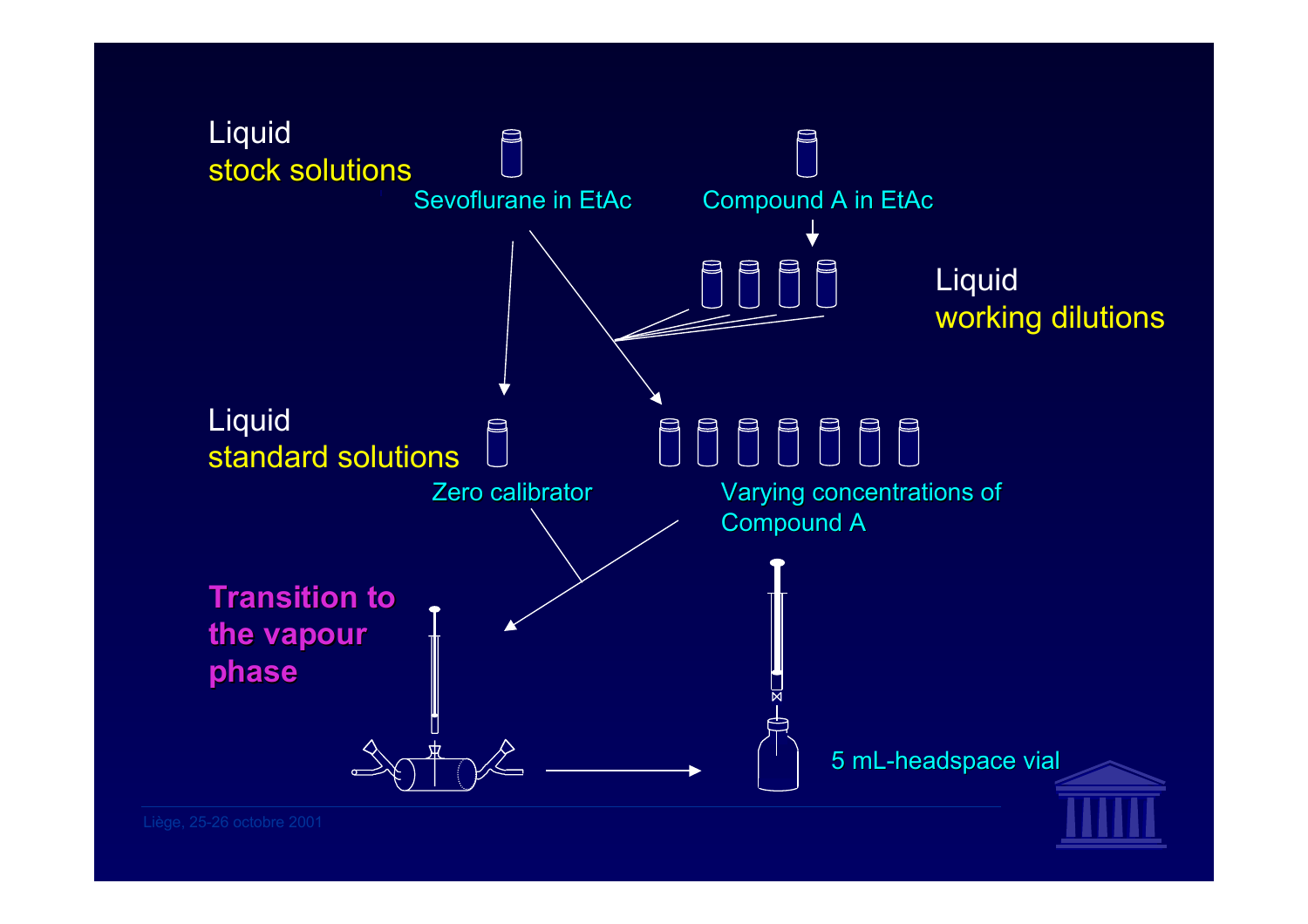# *Validation Validation*

#### $\blacksquare$ **Linearity**

- $\blacktriangleright$ Range:  $0 - 75$  ppm or µL/L compound A
- $\blacktriangleright$ Peak area ratio <sup>∼</sup> compound A concentration
- $\blacktriangleright$ Weighted linear regression (1/y)

| $n^1$ = 10 | <b>R</b> square | <b>Slope</b> | Intercept |
|------------|-----------------|--------------|-----------|
| mean       | 0.996           | 0.048        | 0.018     |
| <b>SD</b>  | 0.003           | 0.003        | 0.003     |
| $CV^2(% )$ | 0.3             | 6.9          | 16.2      |

*1 n,* **number of determinations**

**² CV, coefficient of variation**

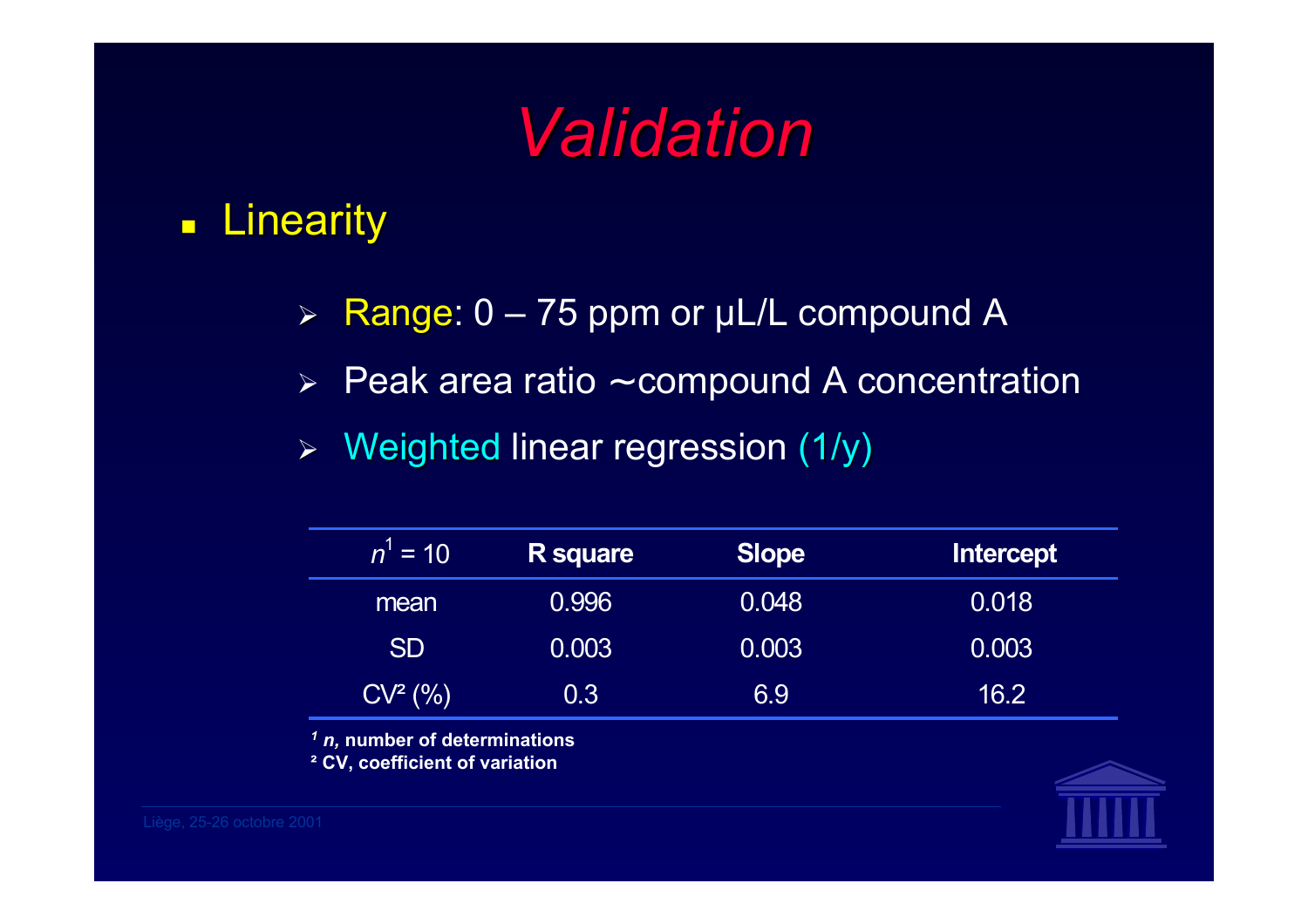#### $\blacksquare$ **Other parameters**

| <b>Validation parameter</b>               | <b>Concentration added</b><br>(ppm or $\mu$ L/L air) |        |       |
|-------------------------------------------|------------------------------------------------------|--------|-------|
|                                           | 0.5                                                  | 10     | 75    |
| <b>Precision</b> $(CV^1, %$               |                                                      |        |       |
| within-day $(n = 6)^2$                    | 9.6                                                  | 9.9    | 5.7   |
| total $(n = 10)^2$                        | 10.0                                                 | 7.1    | 4.1   |
| <b>Accuracy</b> (recovery, %)             |                                                      |        |       |
| mean                                      | 101.16                                               | 101.27 | 99.00 |
| <b>SD</b>                                 | 10.09                                                | 6.57   | 4.10  |
| $CV^1$ (%)                                | 9.97                                                 | 6.49   | 4.14  |
| LOD (ppm)                                 | 0.1                                                  |        |       |
| $LOQ$ (ppm)                               | 0.3                                                  |        |       |
| <sup>1</sup> CV, coefficient of variation |                                                      |        |       |

**²** *n,* **number of determinations**

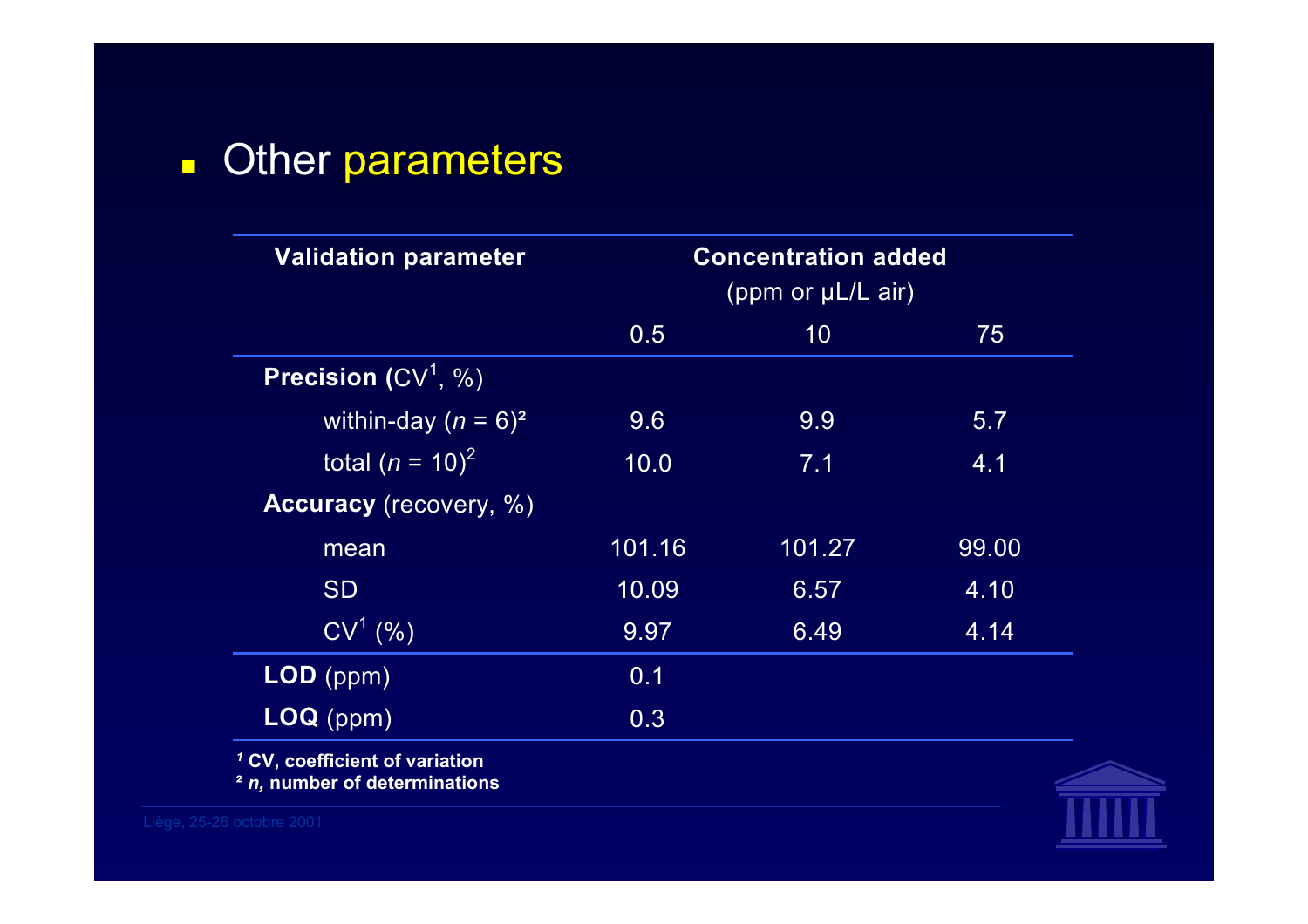*Application Application*

## **Aim** of the investigation

- $\blacktriangleright$ > In-vitro closed-circuit anesthesia
- $\blacktriangleright$ Use of different  $CO<sub>2</sub>$ -absorbents

Classical soda lime  $\leftrightarrow$  alternate products

Sofnolime AmsorbLiOH

 $\blacktriangleright$ Evaluation of **compound A formation compound A formation**

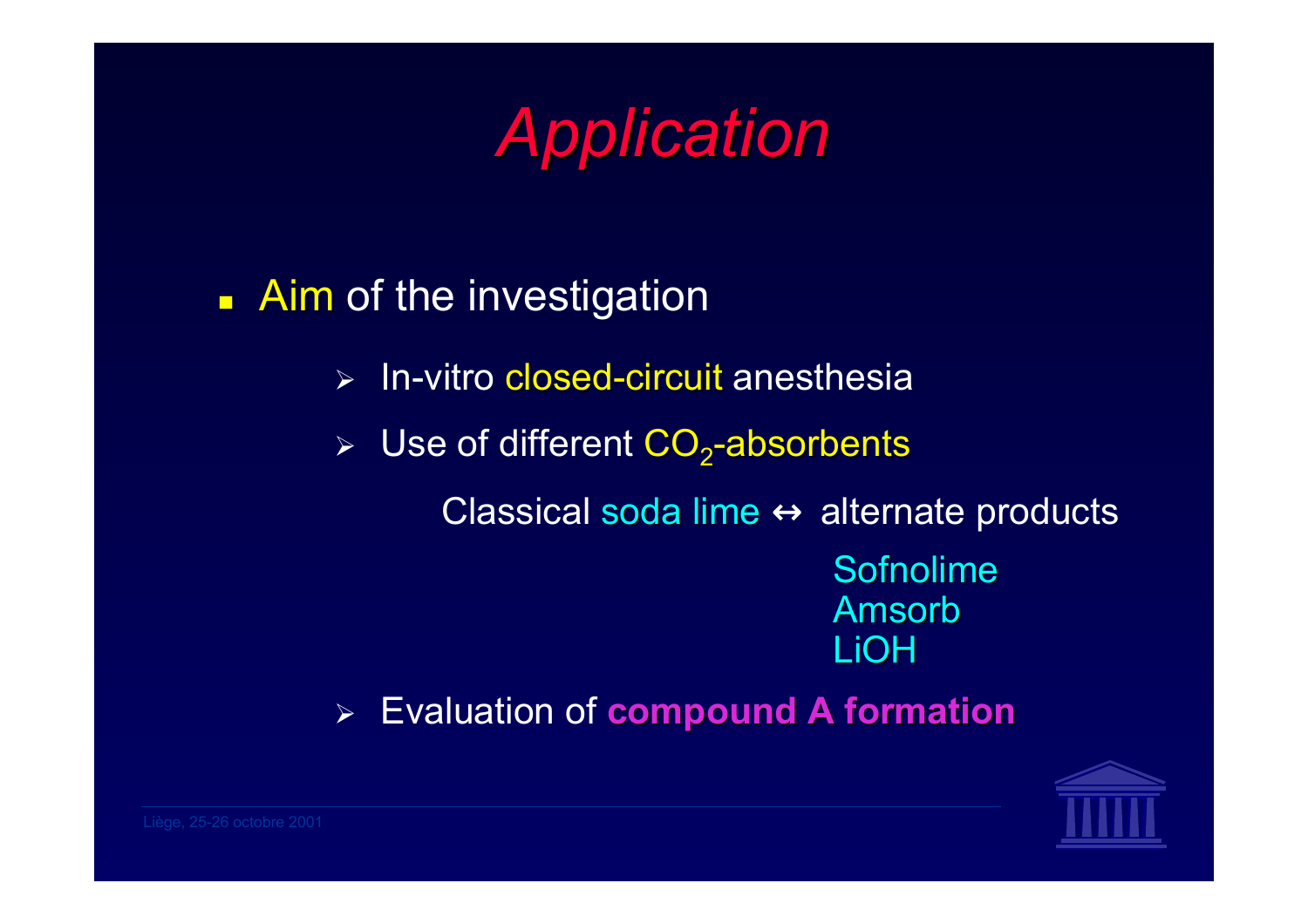#### $\blacksquare$ **In-vitro set-up**

- $\blacktriangleright$ Closed-circuit Physioflex  $\mathcal{B}$  with model lung
- $\triangleright$  2 valves to mimic classical circuit set-up
- $\blacktriangleright$ Incorporated fan: off
- ≻ Sevoflurane<sub>insp</sub>: 2.2 %
- ¾Duration: 240 min
- $\triangleright$  2 mL gas samples for compound A determination in duplicate, at 0, 15, 30, 60, 90, 120, 150, 180, 210 and 240 min

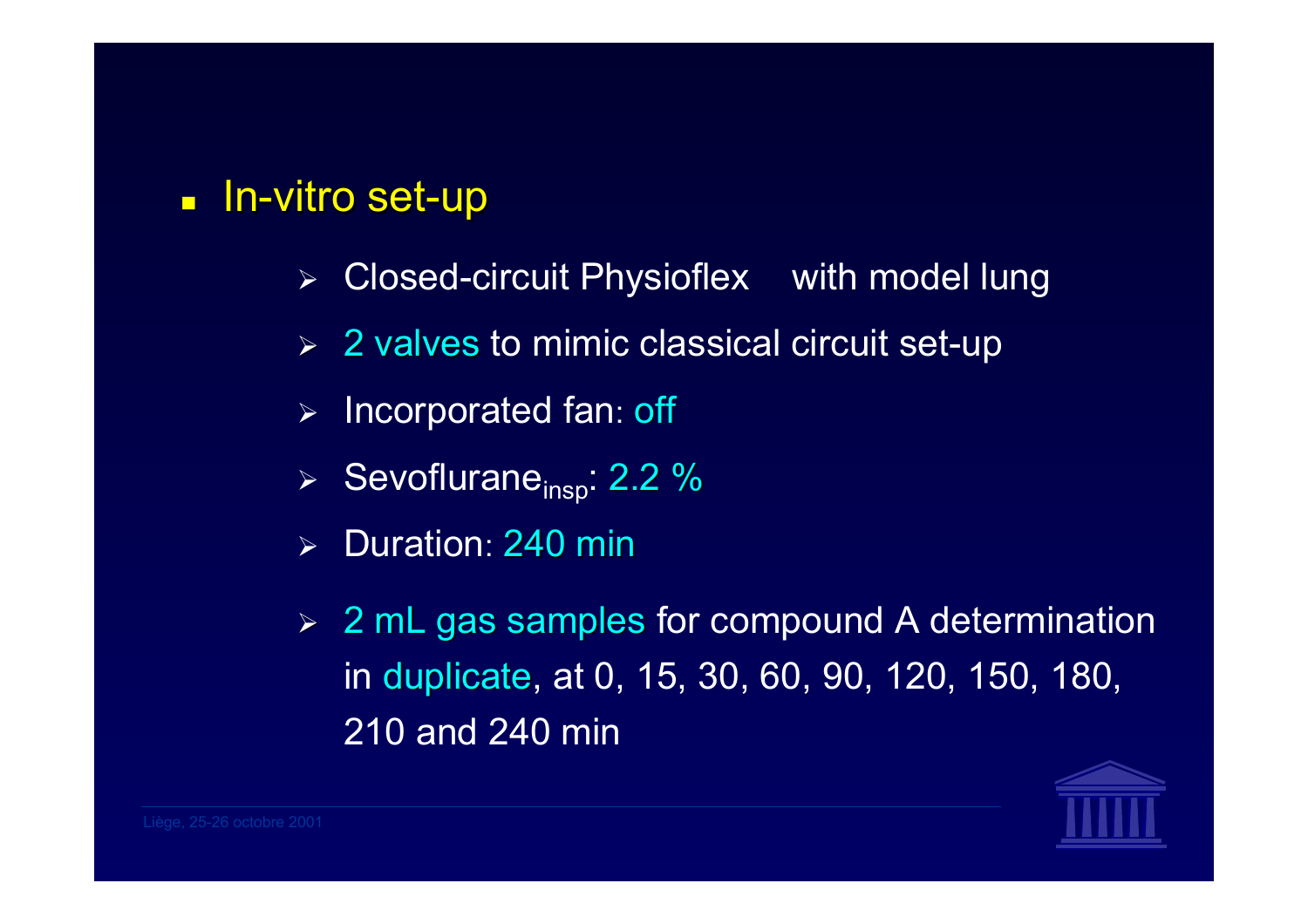#### Schematic diagram of the experimental set-up



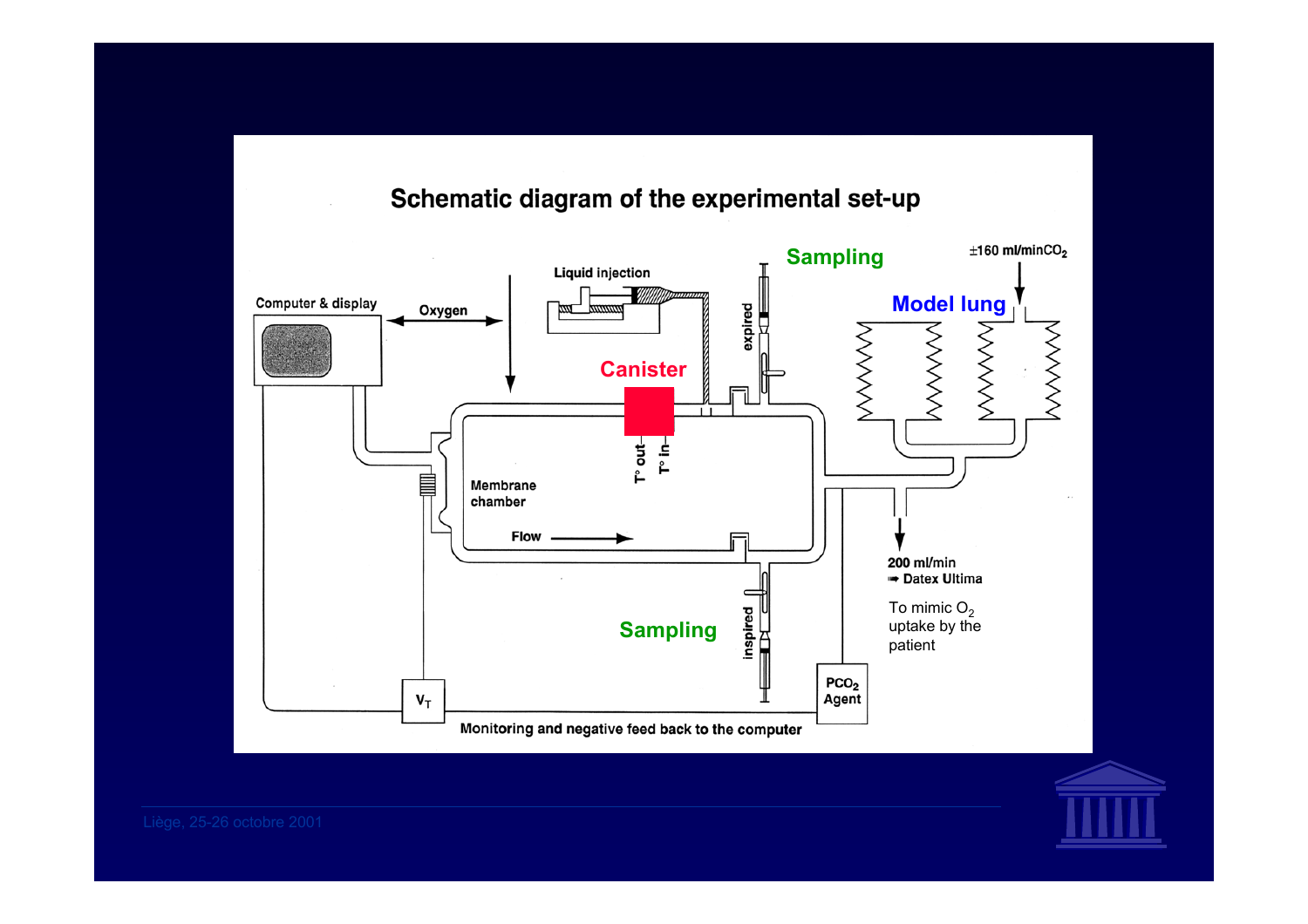

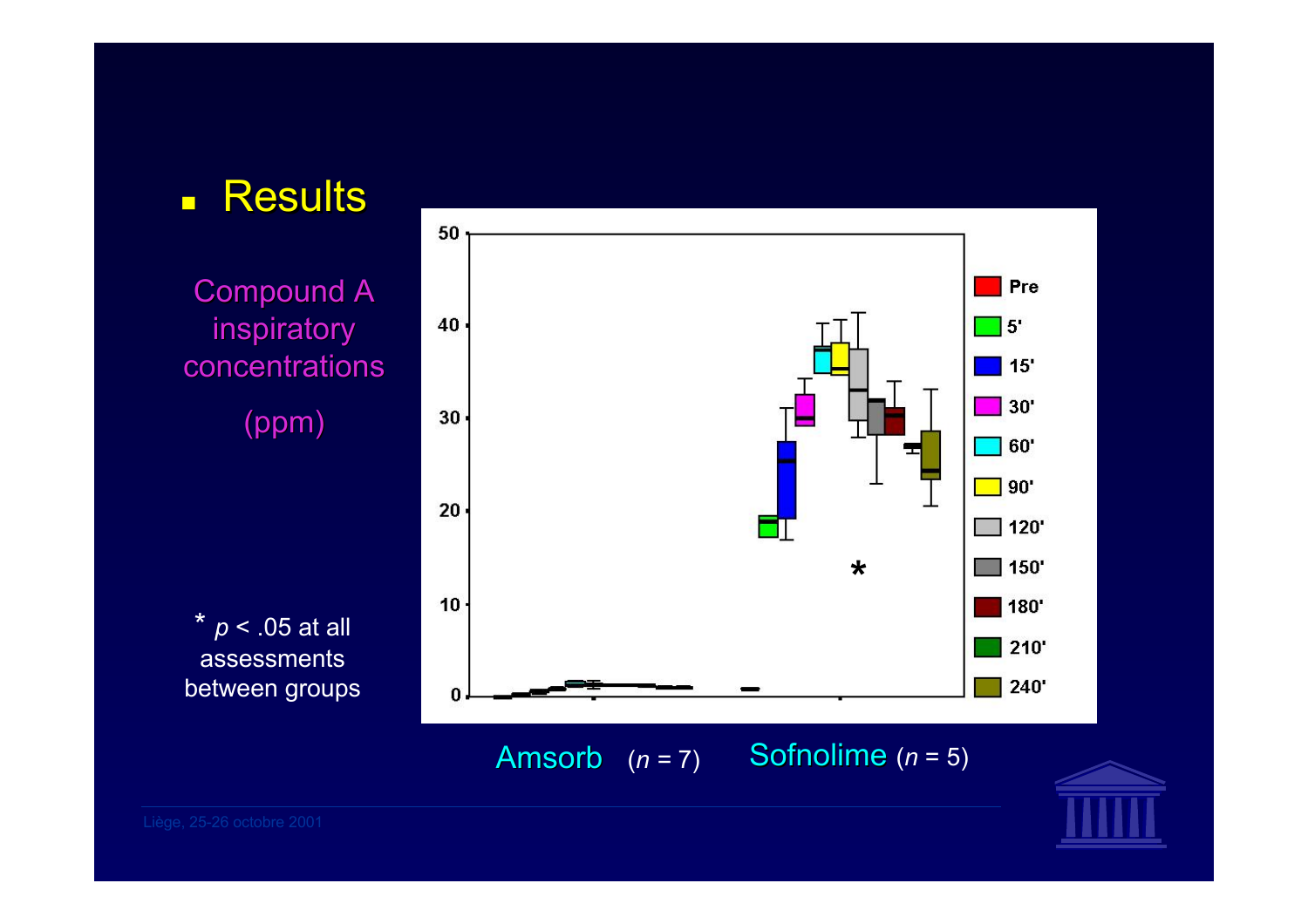

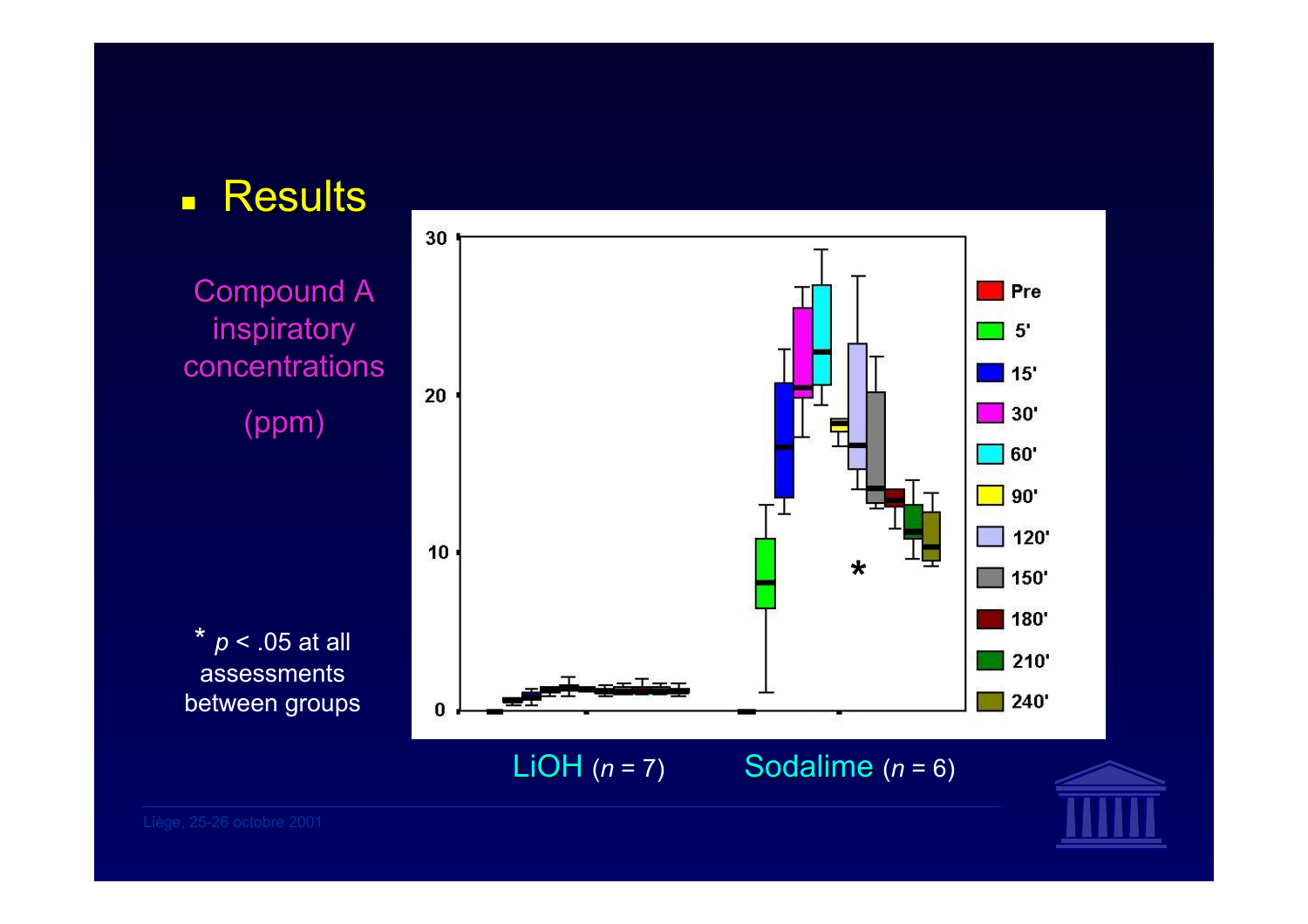#### $\blacksquare$ **Results**



#### $\blacktriangleright$ Best choice: Amsorb<sup>®</sup>

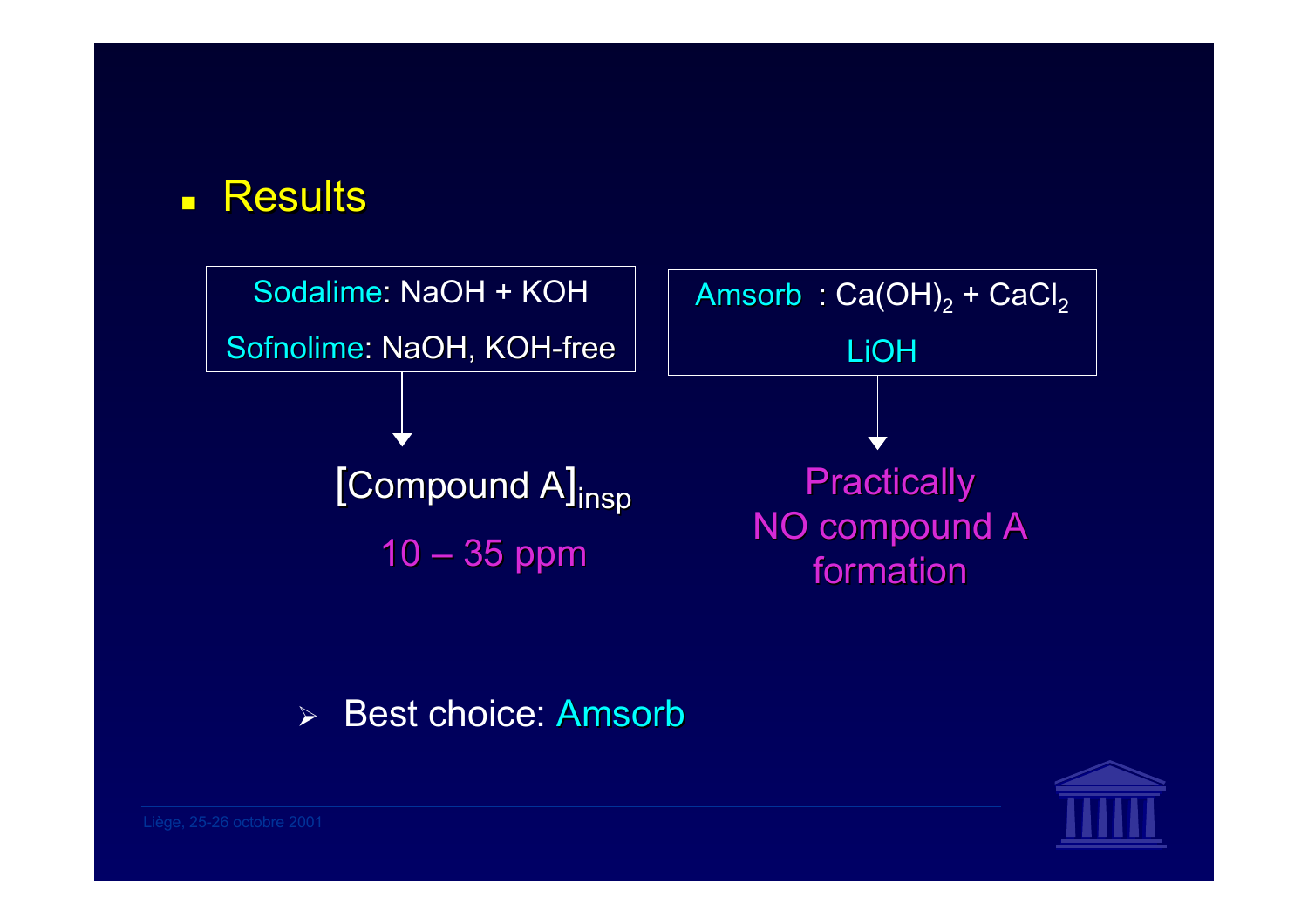*Conclusions Conclusions*

- $\blacksquare$ Novel, highly sensitive and fully validated assay for vapour phase determination of compound A
- $\Box$ ■ Closed-circuit sevoflurane anesthesia = safe
	-
- provided the use of modern anesthesia equipment and products